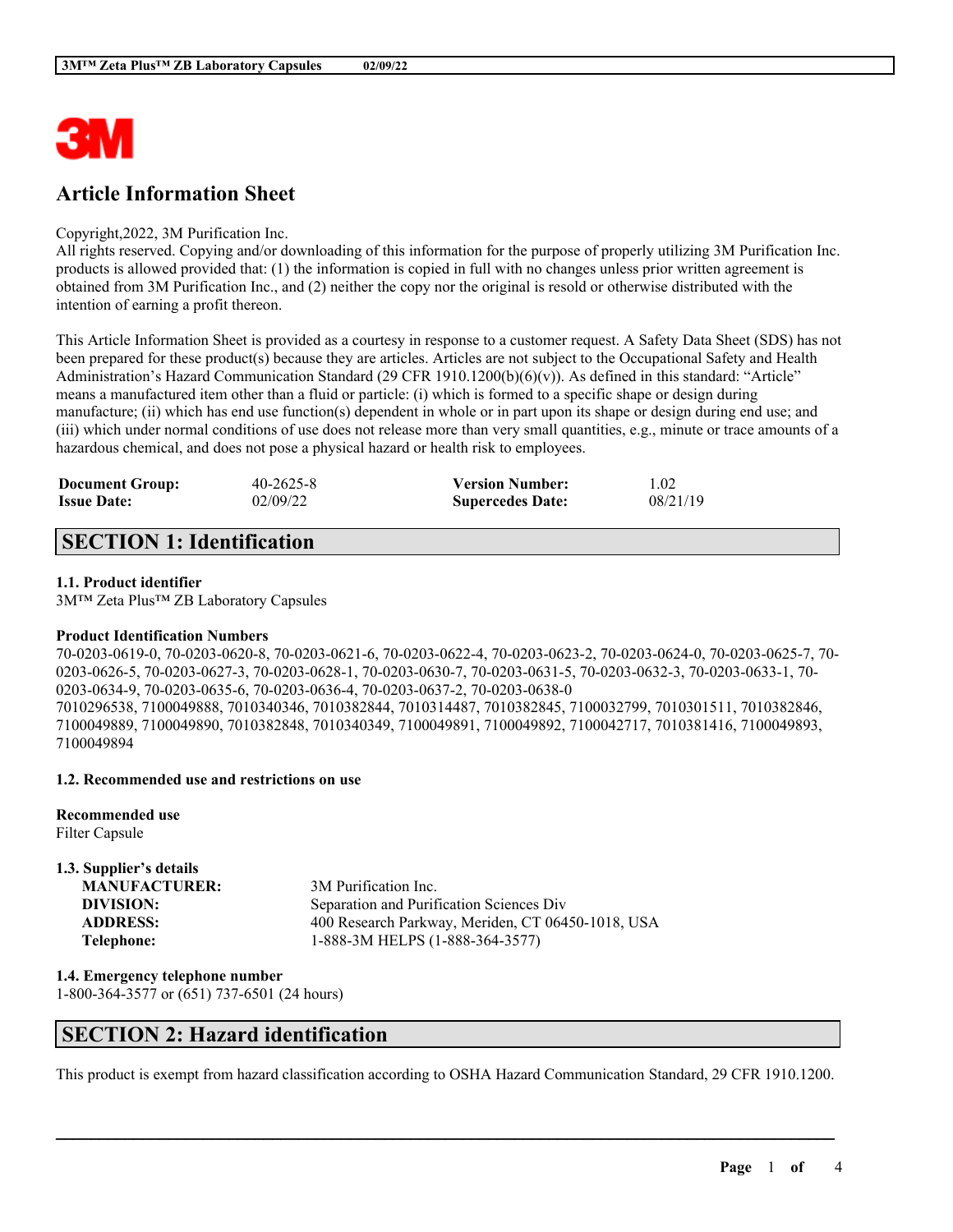# **SECTION 3: Composition/information on ingredients**

| Ingredient                                                       | C.A.S. No. | $\%$ by Wt |
|------------------------------------------------------------------|------------|------------|
| Polypropylene Parts - Barb Cap, Luer Cap, Inlet, Outlet, Mixture |            | $30 - 85$  |
| and Ring Seal                                                    |            |            |
| Filter Media - Natural Silica, Cellulose, and Polymer            | Mixture    | $25 - 50$  |
| Resin                                                            |            |            |
| Glass Filled Polypropylene Overmolding                           | Mixture    | $20 - 35$  |

# **SECTION 4: First aid measures**

### **4.1. Description of first aid measures**

#### **Inhalation:**

No need for first aid is anticipated.

**Skin Contact:** No need for first aid is anticipated.

**Eye Contact:** No need for first aid is anticipated.

#### **If Swallowed:**

No need for first aid is anticipated.

## **SECTION 5: Fire-fighting measures**

In case of fire: Use a fire fighting agent suitable for ordinary combustible material such as water or foam.

### **SECTION 6: Accidental release measures**

### **6.1. Personal precautions, protective equipment and emergency procedures**

Not applicable.

### **6.2. Environmental precautions**

Not applicable.

### **6.3. Methods and material for containment and cleaning up**

Not applicable.

# **SECTION 7: Handling and storage**

### **7.1. Precautions for safe handling**

This product is considered to be an article which does not release or otherwise result in exposure to a hazardous chemical under normal use conditions.

### **7.2. Conditions for safe storage including any incompatibilities**

No special storage requirements.

### **SECTION 8: Exposure controls/personal protection**

This product is considered to be an article which does not release or otherwise result in exposure to a hazardous chemical

 $\mathcal{L}_\mathcal{L} = \mathcal{L}_\mathcal{L} = \mathcal{L}_\mathcal{L} = \mathcal{L}_\mathcal{L} = \mathcal{L}_\mathcal{L} = \mathcal{L}_\mathcal{L} = \mathcal{L}_\mathcal{L} = \mathcal{L}_\mathcal{L} = \mathcal{L}_\mathcal{L} = \mathcal{L}_\mathcal{L} = \mathcal{L}_\mathcal{L} = \mathcal{L}_\mathcal{L} = \mathcal{L}_\mathcal{L} = \mathcal{L}_\mathcal{L} = \mathcal{L}_\mathcal{L} = \mathcal{L}_\mathcal{L} = \mathcal{L}_\mathcal{L}$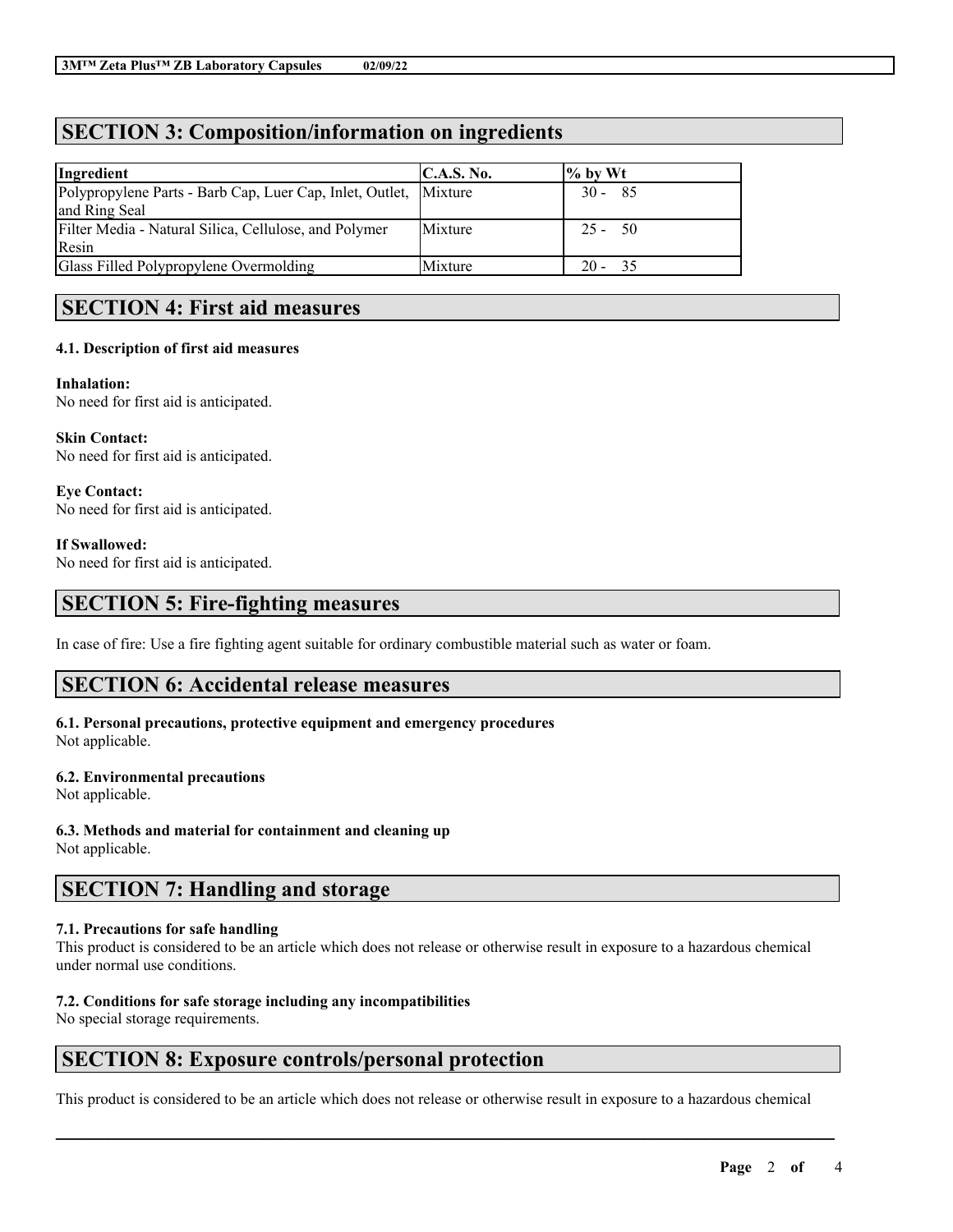under normal use conditions. No engineering controls or personal protective equipment (PPE) are necessary.

# **SECTION 9: Physical and chemical properties**

### **9.1. Information on basic physical and chemical properties**

| Appearance                             |                   |  |
|----------------------------------------|-------------------|--|
| <b>Physical state</b>                  | Solid             |  |
| Color                                  | White             |  |
| Odor                                   | Odorless          |  |
| <b>Odor threshold</b>                  | No Data Available |  |
| pН                                     | Not Applicable    |  |
| <b>Melting point</b>                   | No Data Available |  |
| <b>Boiling Point</b>                   | Not Applicable    |  |
| <b>Flash Point</b>                     | No Data Available |  |
| <b>Evaporation rate</b>                | Not Applicable    |  |
| <b>Flammability (solid, gas)</b>       | Not Available     |  |
| <b>Flammable Limits(LEL)</b>           | No Data Available |  |
| <b>Flammable Limits(UEL)</b>           | No Data Available |  |
| <b>Vapor Pressure</b>                  | Not Applicable    |  |
| <b>Vapor Density</b>                   | Not Applicable    |  |
| <b>Density</b>                         | No Data Available |  |
| <b>Specific Gravity</b>                | No Data Available |  |
| <b>Solubility In Water</b>             | Not Applicable    |  |
| Solubility- non-water                  | No Data Available |  |
| Partition coefficient: n-octanol/water | Not Applicable    |  |
| <b>Autoignition temperature</b>        | Not Applicable    |  |
| <b>Decomposition temperature</b>       | No Data Available |  |
| <b>Viscosity</b>                       | Not Applicable    |  |

# **SECTION 10: Stability and reactivity**

This material is considered to be non reactive under normal use conditions.

# **SECTION 11: Toxicological information**

**Inhalation:** No health effects are expected

**Skin Contact:** No health effects are expected

**Eye Contact:** No health effects are expected

**Ingestion:** No health effects are expected

#### **Additional Information:**

This product, when used under reasonable conditions and in accordance with the directions for use, should not present a health hazard. However, use or processing of the product in a manner not in accordance with the product's directions for use may affect the performance of the product and may present potential health and safety hazards.

 $\mathcal{L}_\mathcal{L} = \mathcal{L}_\mathcal{L} = \mathcal{L}_\mathcal{L} = \mathcal{L}_\mathcal{L} = \mathcal{L}_\mathcal{L} = \mathcal{L}_\mathcal{L} = \mathcal{L}_\mathcal{L} = \mathcal{L}_\mathcal{L} = \mathcal{L}_\mathcal{L} = \mathcal{L}_\mathcal{L} = \mathcal{L}_\mathcal{L} = \mathcal{L}_\mathcal{L} = \mathcal{L}_\mathcal{L} = \mathcal{L}_\mathcal{L} = \mathcal{L}_\mathcal{L} = \mathcal{L}_\mathcal{L} = \mathcal{L}_\mathcal{L}$